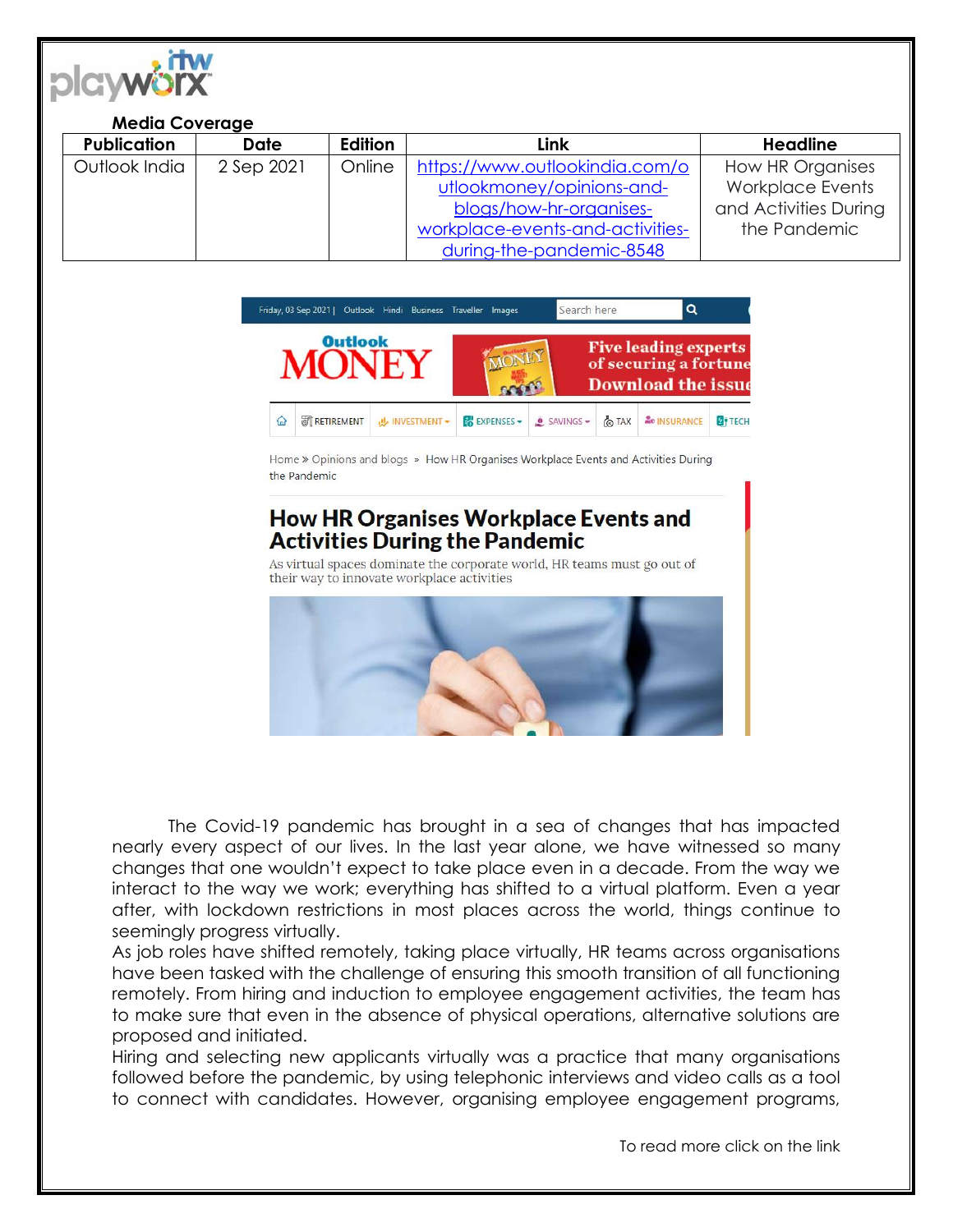

review meets, training programs, performance evaluations, and so on was a fairly new field for them to tackle with, as most of these activities traditionally took place in an outdoor setting that demanded physical presence. HR teams had to think through innovative methods, logistical hurdles and adopt new platforms to make sure that the organisation functioned the way it was supposed to, even virtually.

Team-Building Activities

The organisation must take conscious efforts to initiate team building activities from time to time to create a sense of unity and community amongst employees. It is extremely important that employees get along with their fellow employees as they all have to work in tangent to achieve one common goal. Such activities can help lift employee's morale and improve group dynamics. It aids individual development, motivates employees to work together and helps in identifying group strength and weaknesses.

While in the normal setting these activities would be generally an outdoor activity set outside the office premises. The activities would have employees divided into groups, with various tasks assigned that they would have to complete collectively. Post Covid these activities due to restrictions and protocols have been shifted online with virtual games that are fostering team building. So, by conducting meetings on Zoom, Google meets, or Teams, employees are divided into groups and are assigned tasks, games, quizzes, and many more interactive games that will help break the ice and improve team relations. These interactive activities can range from a variety of options, all easily available on the internet.

### Annual Meetings

In most organisations it is a norm to conduct annual meetings with shareholders, employees, and other stakeholders to address them about the decisions and plans in action to achieve organisation goals. In big organisations, with branches across cities, it is more of a cross-country affair where various employees attend these meetings. Depending on the organisation and meeting agenda, these conferences can be stretched over a couple of days.

Conducting such conferences to brief all stakeholders, the organisation must maintain transparency and should update them about the company's current standings, its future goals and plans underway. With pandemic restrictions, these conferences have seamlessly shifted on a virtual platform that allows the organisation to address the people of interest without any hassle.

# Interactive Leadership Meetings

In uncertain times like these, it is important that HR organises initiatives that encourage trust in leadership. With employees working from home and the current volatile market, it is essential that leaders step up and take their employees in confidence.

In the absence of a physical workspace environment, there can be a sense of disconnect that can develop amongst employees. Such interactive sessions with senior management open up a space of conversation, make them feel involved, give them a chance to clear all their grievances and can also be a great platform to explore new opportunities for the organisation.

# Fun Engagement Activities

Conducting fun activities and events that are not work-related is very important to increase the productivity of employees. It gives them a change of scenario, helps them unwind and boosts their morale. Organisations must remember that employees are humans and need to be motivated from time to time.